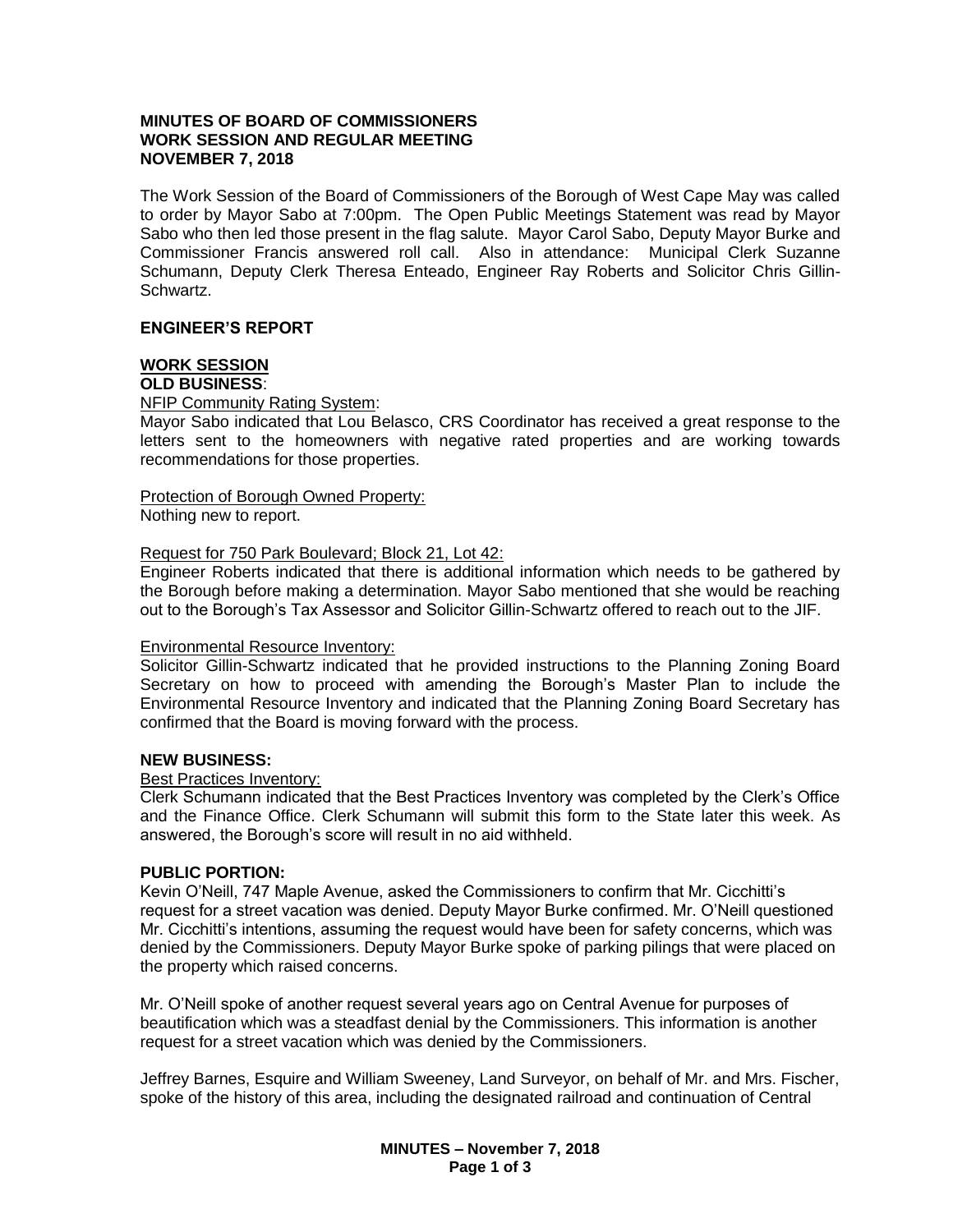Avenue which was never vacated. Mr. Barnes confirmed that Mr. and Mrs. Fischer are willing to pay all costs associated with this request.

The Work Session concluded at 7:32pm.

### **REGULAR MEETING**

**CONSENT AGENDA**: On motion of Deputy Mayor Burke, seconded by Commissioner Francis, the following Consent Agenda was unanimously approved on roll call vote.

Minutes:

October 24, 2018 – Work Session and Regular Meeting October 24, 2018 – Closed Session

Ordinances for Introduction and Publication: NONE

Resolutions:

- 185-18 Authorizing Appropriation Transfers During the Last Two (2) Months of the Fiscal Year – Municipal Budget
- 186-18 Closed Session (Amendments to the Borough's Policy and Procedures Manual) 187-18 Bill Payment

# **NON-CONSENT AGENDA**

Ordinances for Second Reading and Public Hearing:

555-18 An Ordinance Repealing Ordinance 547-18 Amending Section 6 of the Borough Code Regarding Alcoholic Beverage Control

Mayor Sabo opened the public hearing. When no one wished to speak, the public hearing was closed and Commissioner Francis made a motion, seconded by Deputy Mayor Burke, to adopt Ordinance 555-18. The motion was carried unanimously on roll call vote.

556-18 An Ordinance Amending Section 14 of the Borough Code Regarding Trailers and Trailer Camps

Mayor Sabo opened the public hearing. When no one wished to speak, the public hearing was closed and Deputy Mayor Burke made a motion, seconded by Commissioner Francis, to adopt Ordinance 556-18. The motion was carried unanimously on roll call vote.

557-18 An Ordinance Amending Section 18-6 of the Borough Code Regarding Refuse Containers and Dumpsters

Mayor Sabo opened the public hearing. When no one wished to speak, the public hearing was closed and Commissioner Francis made a motion, seconded by Deputy Mayor Burke, to adopt Ordinance 557-18. The motion was carried unanimously on roll call vote.

558-18 An Ordinance Amending Section 10 of the Borough Code to Include the Requirement of a Zoning Permit for Maintenance, Work or Repair to a Building Mayor Sabo opened the public hearing. When no one wished to speak, the public hearing was closed and Deputy Mayor Burke made a motion, seconded by Commissioner Francis, to adopt Ordinance 558-18. The motion was carried unanimously on roll call vote.